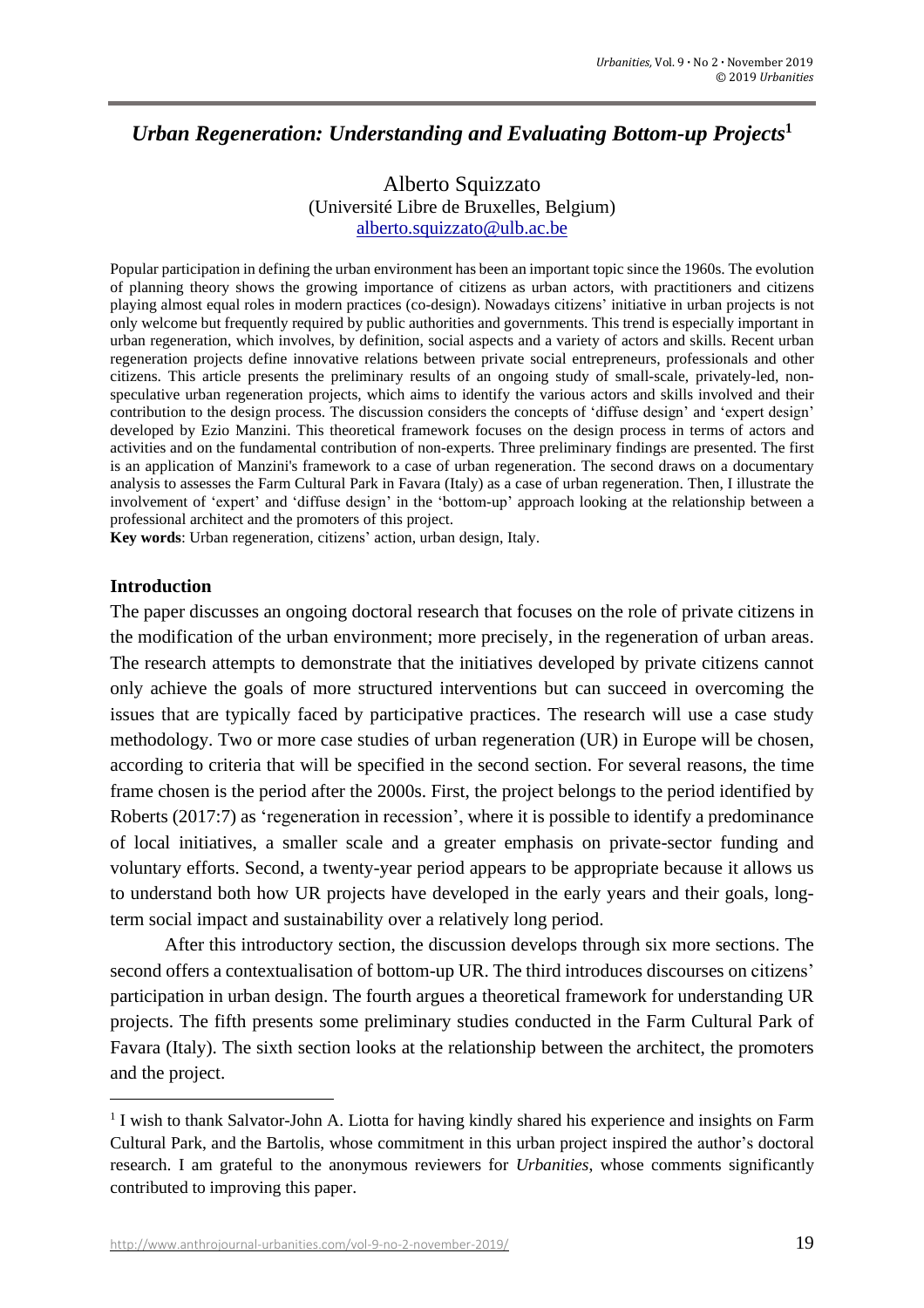#### **Bottom-up Urban Regeneration?**

The topic of urban regeneration seems to be one of the most current and relevant in urban studies. In fact, European Institutions (the Urbact Programme), National governments (the French 'Urban Renewal Programme', the Italian 'Bando Periferie') and agencies (the Brussels Planning Agency and the Homes and Communities Agency in the United Kingdom), are dealing with this topic, making efforts to encourage processes of urban regeneration. First developed in the UK as a 'response to market failures contributing to economic and social problems within inner city areas' (Wilson 2012), urban regeneration found a base to grow and develop amidst the economic difficulties of the years following the 2008 Great Recession: the period that Jamie Peck (2012) defined as 'austerity urbanism'.

Some changes in UR practice have been observed by Roberts (2017), who traced its development and modification in its means and goals, from the 1950s, marked by 'reconstruction', to the 2000s, typified by 'regeneration in recession'.

As different interpretations of the terms still exist, due to a more or less extensible meaning, here it is useful to recall some definitions. UR distinguishes between urban renewal, considered as the substitution of physical elements (Attoe and Logan 1989: xii; Couch 1990) and revitalisation, seen as a less powerful instrument (Attoe and Logan 1989: xii) without a precise method of approach (Roberts 2017).

Even though, recently, the term UR has taken a wide meaning, including 'a lot of various interventions in the city related to urban design and planning, social and economic renewal or cultural planning' (Acierno 2017: 7), the present discussion will take as reference the widely accepted definition given by Roberts (2017: 18), of *'*comprehensive and integrated vision and action which seeks to resolve urban problems and bring out a lasting improvement in the economic, physical, social and environmental condition of an area that has been subject to change or offers opportunities for improvement'.

Because of its characteristics of comprehensiveness and integration, UR has often taken the form of a large-scale intervention, policy or programme; or of huge urban projects developed by public administrations, possibly in partnership with private actors (Porter and Shaw 2009). This could naturally result from the fact that the government is the traditional agent involved in improving the conditions of the citizens, as a democratic evolution of the role of the Lord, who was supposed to ensure the general wellbeing of citizens (Bentley 1995: 155).

As I have mentioned, Roberts (2017) identified some peculiar characteristics in the post-2000s UR projects, including the rising importance of private initiative. Furthermore, Tonkiss (2014) has noted that some projects that have been implemented in recent years are innovative because they not only deal with physical improvements, but are also based on innovative forms of social relations, ownership models and resource funding strategies. These urban practices, developed spontaneously by private citizens, have attracted the attention of academics, who define the phenomenon in different ways but identify the same tendency; the enhancement, that is, of the urban environment through private-led projects with a non-speculative purpose. These projects recall the concept of regeneration 'from the bottom up', defined as 'heterogeneous initiatives based on the principles of progressive redistribution, ecological sustainability and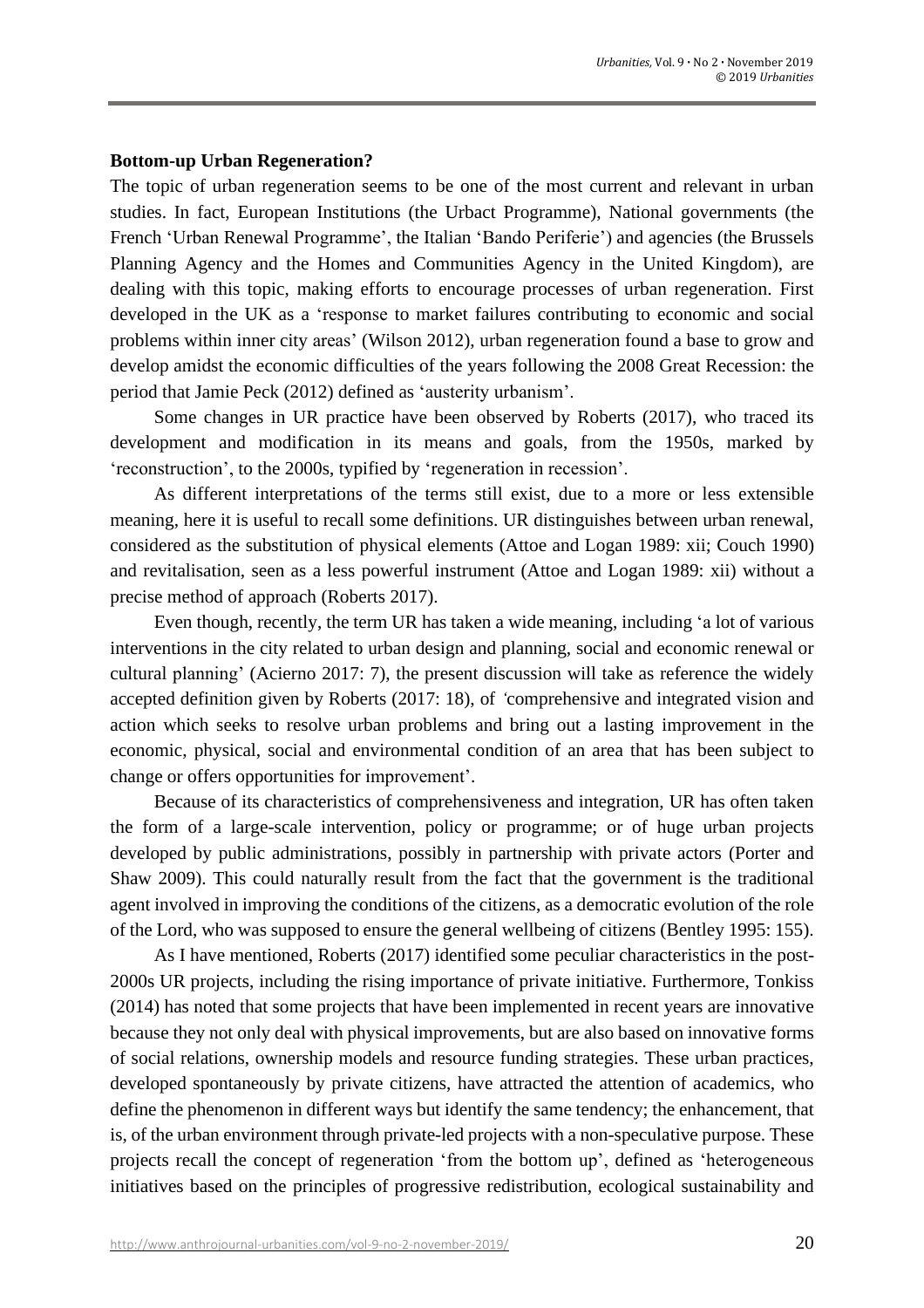social responsibility' (Rabbiosi 2016: 832). However, this definition is not exhaustive of the complexity of the phenomenon. With reference to the existing literature, this article attempts to address the diffusion of projects that:

- deal not only with physical improvements, but also with social relations, models of ownership and resource funding strategies (Tonkiss 2014);
- use low-budget strategies (Bialski et al. 2015, Müller et al. 2008, Venturini and Riva 2017);
- include the active participation of the community in the design process (Venturini and Riva 2017);
- face the changing role of the professional (Manzini 2015);
- involve urban activists and social entrepreneurs that catalyse social forces (Mitrašinović 2016), also defined as 'social heroes' (Manzini 2015);
- involve citizens as real actors in the process of self-organisation of the city (Portugali 1999);
- bring benefits to the local community (Rabbiosi 2016);
- consider the urban 'space' as a 'place', with a specific meaning for the residents' identity (Prato and Pardo 2012, Project for Public Spaces 2018).

Projects of this kind are particularly relevant because they also respond to some of the instances of planning theory and urban regeneration literature. Namely, they involve the real participation of people beyond the traditional model 'that sets the framework for the activities and that works through a decision hierarchy and structures of formal influence' (Boonstra and Boelens 2011: 106)*,* and are tailored to the local needs of the communities (Roberts, Sykes, and Granger 2017).

However, interventions in the urban environment thus defined fail to have a direct impact on a wider urban area. In other words, we need to ask whether they can be defined as UR projects. These practices are often linked to the urban dimension by academics and promoters. Regarding, for instance, the NDSM wharf project, developed in Amsterdam by a group of activists, Eva de Klerk, one of the promoters, is convinced that it has had direct consequences in regenerating the urban environment. In particular, this project is supposed to have contributed to transforming 'a deserted and decrepit industrial area into a tough part of the city with high cultural value' (Klerk, Feldbrugge and Zonneveld 2017: 177).

Also, in the case of Farm Cultural Park in Favara (Italy), more extensively described in later sections, Della Lucia and Trunfio (2018: 40), two academics, state that the 'project has created spill-over effects, inspiring other members of the community, individually or in new associations, to create their own businesses … to start other urban regeneration projects'.

However, despite the conviction among the stakeholders and academics, the effect of bottom-up practices on urban regeneration is still not evident. In this light, the present research evaluates these bottom-up projects, and their urban dimension and impact, from a physical, economic and social points of view. Specifically, it evaluates their capacity to affect an urban area whose borders are larger than those of the physical renewal. I refer to this effect as 'catalytic', defined as the possibility offered by 'the introduction of a new element (the catalyst)' to cause 'a reaction that modifies existing elements in the area', and where the goal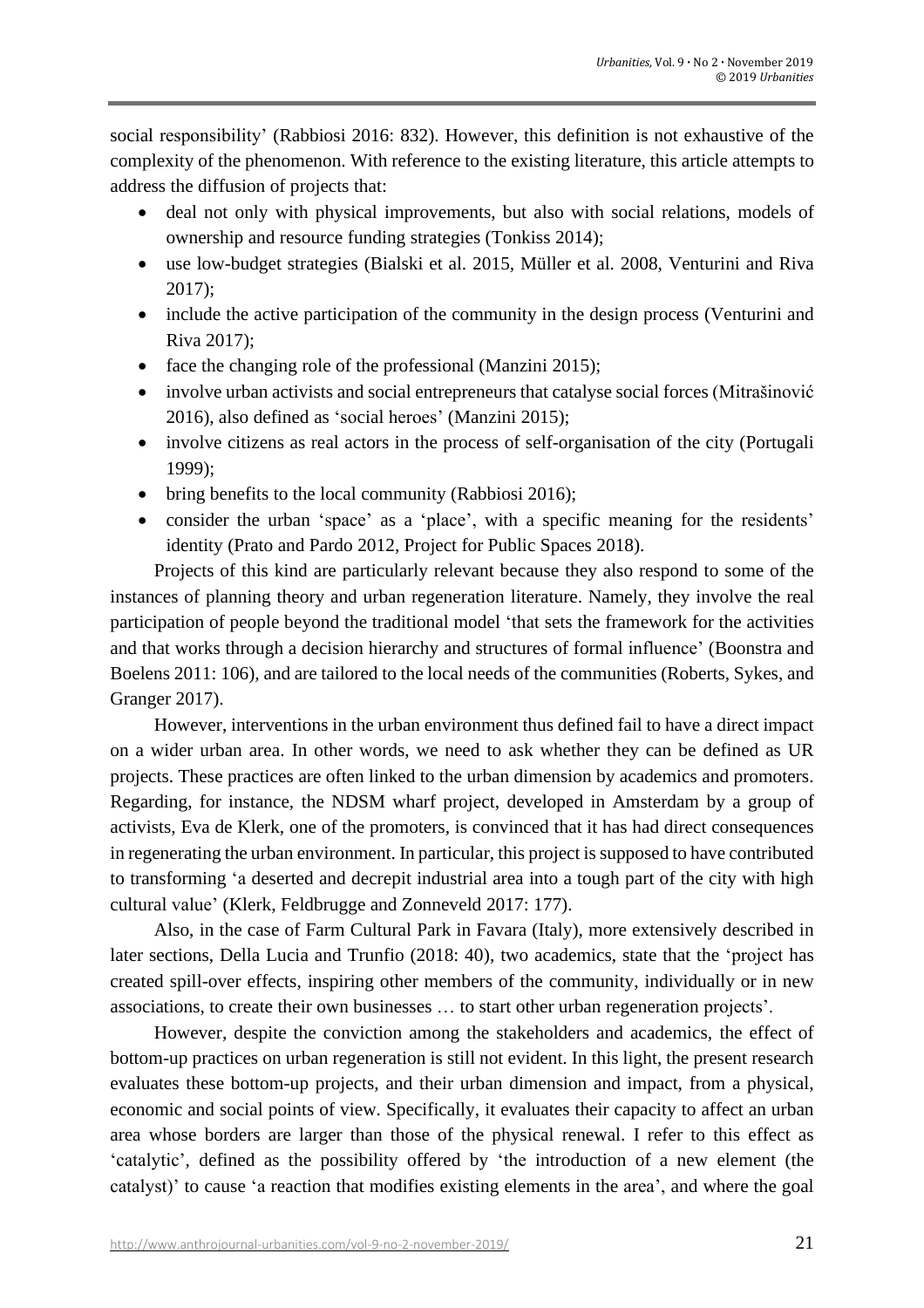is 'a product better than the sum of ingredients' (Attoe and Logan 1989:46-47). The area influenced by the catalyst could be a neighbourhood or the entire town, depending on their dimensions. The guidelines provided by European Commission (2018: 15) are a relevant. Referring to the choice of the area of influence for an evaluation of CLLD programmes, they state that the bottom-up approach should be based on the needs of the local actors in deciding 'the most appropriate boundaries for achieving their goals'.

In the framework outlined above, citizens' engagement appears to have assumed other meanings, and UR appears to be a favourite practice to analyse the newly established importance of citizens' participation. This derives from the fact that UR involves, by definition, social aspects and, traditionally, collaboration (Healey 1997). Furthermore, the urban environment is in itself an interesting field, if considered as a 'highly spatial density of social interaction' and not only a place with specific demographic or physical characteristics (Prato and Pardo 2013: 87; Southall's 1983).

#### **Towards Self-initiated Urban Projects**

The role of citizens in urban design is a complex and widely debated topic. Far from giving a complete analytical framework of the evolution of the role of citizens in urban planning, here I contextualise citizens' mobilisation in regeneration projects, and more generally in urban planning, and its increasing importance in case studies across Europe.

The idea of collaboration in city-making first appeared in the early 1950s, developed by TEAM X as an interest in the social experiences, daily routines and existing urban patterns (Kaliski 1999). Later, since the 1960s, different authors (Davidoff 1965, Friedmann 1992, Innes 1995, Healey 1997) contributed to enrich the literature on participative practices in urban regeneration processes (Hurtado 2015), making the evolution from an analytical approach of rational, comprehensive planning to a more deliberative and collaborative model (Coaffee and Healey 2003).

The literature on urban processes often refers to the concept of the ladder to demonstrate the levels of citizens' participation that are possible. In the famous Arnstein's ladder (1969), the author describes the different levels of experimentation in citizens' participation in urban renovation programmes in the US. The ladder goes from the upper step of citizens' control, where residents can govern a programme, to the lower, more extreme form of non-participation, marked by manipulation by powerholders. Comparing this ladder with the later one developed by Pretty (1995), it is relevant to note that the two upper steps of Pretty's ladder are defined as 'interactive participation' and 'self-mobilisation'. Both these steps represent an increase in the importance of citizens' initiative compared with Arnstein's 'citizens' control', which focused more on people's decision-making role than on a truly proactive activity in the design process. Pretty (1995: 1252) describes self-mobilisation as the possibility to 'participate by taking initiatives independently of external institutions to change systems' and to 'develop contacts with external institutions for resources and technical advice', but retaining 'control over how resources are used'

Self-mobilisation can develop in a more or less spontaneous and organised way, in what Mitrašinović (2016: 182) would define as the 'insurgent' or 'emergent' domains. The first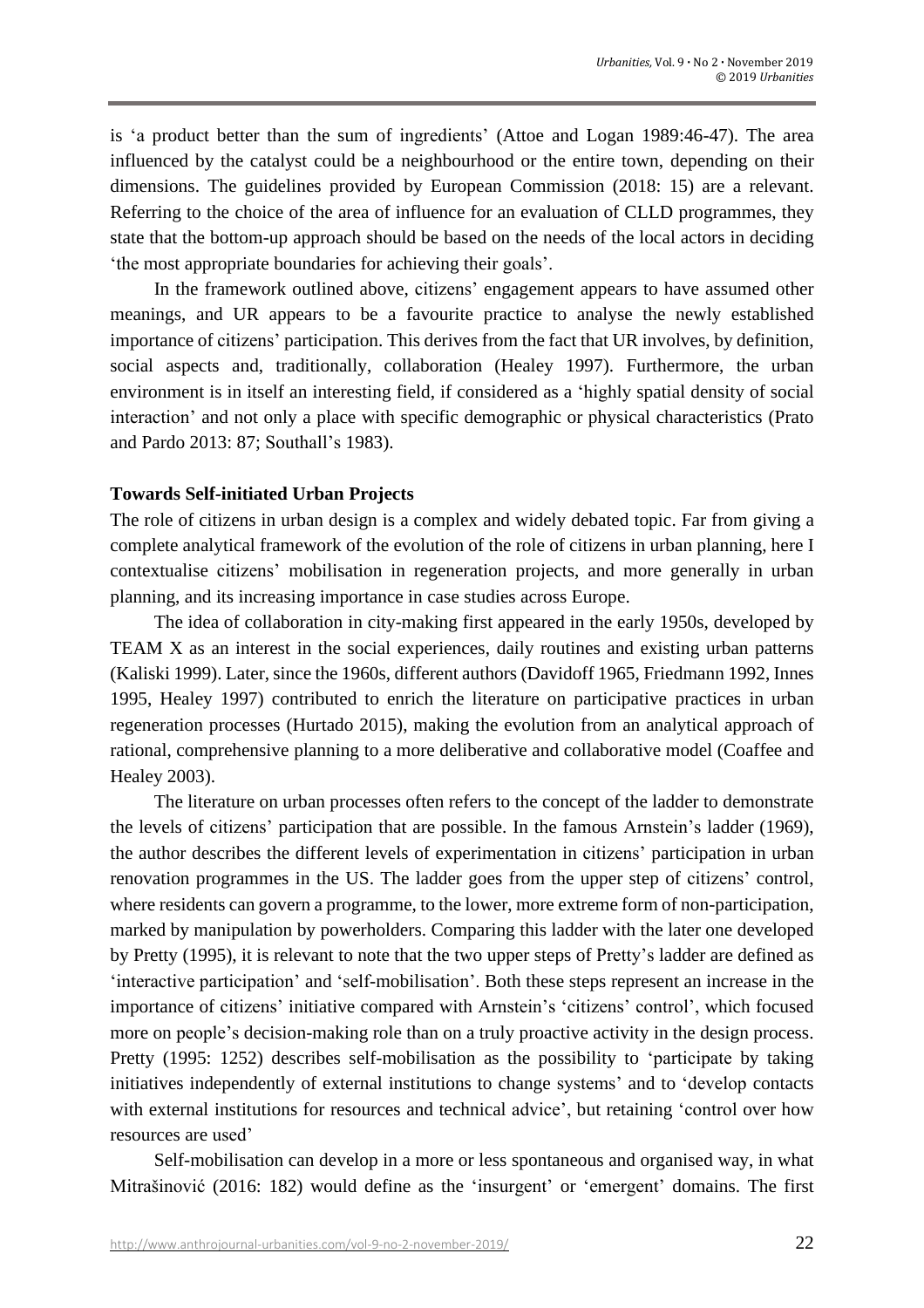characterises projects where most of the activities are defined by local conditions; the second, 'where modalities of self-organisation begin to emerge as patterns of fairly regular tactical activity'.

The importance of self-mobilisation has hugely increased in recent years. As Margit Mayer (2013: 12) observed, citizens' self-organisation 'has become not only easily feasible, but a generative force in today's neo-liberalizing cities'. This tendency is also backed by more general theories on the development of cities, that are based on the inability to understand the city's dynamics and on the recognition of the importance of practices that are spontaneous and non-regulated (Portugali 1999, Tan 2014). As suggested by Portugali (1999), the city could be understood as an open and complex system. He describes comprehensively today's cities as 'chaotic and unpredictable and they self-organise themselves independently of our scientific predictions and planning rules' (Portugali 1999: 46). As a direct consequence of his theory, it is suggested that urban practitioners' role is 'to sit and watch, or at best become participants in this huge self-organizing process' (Portugali 1999: 46). Even if this position is seen as radical, the success of the model lies in giving an equal role to all the actors in designing the urban environment.

Case studies in Europe show that there have been several experiences of self-managed projects, where citizens have organised in order to change the space where they live or pass through. It is the case, for instance, of 'Ésta es una plaza', a project for the Fourquet square in Madrid, developed by a group of citizens called 'Operarios del espacio público'. The project developed an orchard, a sports area, a market and an open-air theatre in an abandoned and inaccessible area of Madrid. Another case is given by the 'Manifatture Knos' in Lecce, Italy. 'Manifatture' was an abandoned school for technicians, covering 4,000 square metres. In 2007, a group of 40 people decided to regenerate the building using basic equipment, such as paint, brooms and a crane. Today, 'Manifatture Knos' is one of the most active cultural centres in Italy and is a member of Trans Europe Halles (TEH), a network of European cultural centres. The TEH network testifies to the importance given to the bottom-up project in the current debate. It brings together cultural projects across Europe that are 'independent and not-forprofit' and arise 'from a citizen's initiative' 'based in a repurposed building' and involve 'an autonomous, multidisciplinary social, artistic & cultural program' (Trans Europe Halles n.d.).

### **How to Understand and Evaluate Self-initiated Urban Regeneration Projects**

In the framework that I have described, the traditional role of the professional is questioned. In these complex bottom-up projects, citizens charge professionals with solving technical problems but not with the general conception of the plan, which remains instead the purview of the private promoters. The design, hence, embraces more actors, involving not only professionals but also ordinary citizens, radicalising the questions posed by Friedmann (1998) on who are the professionals in charge of the urban design. This multi-actor and interdisciplinary design process should be understood considering all its components, taking into account the 'urban' both as a 'cultural phenomenon' and 'way of life' and 'in terms of its physical structure, architecture, infrastructure' (Channa 2013: 123).

A relevant contribution on the theory of the design practice is Manzini's *Design, When*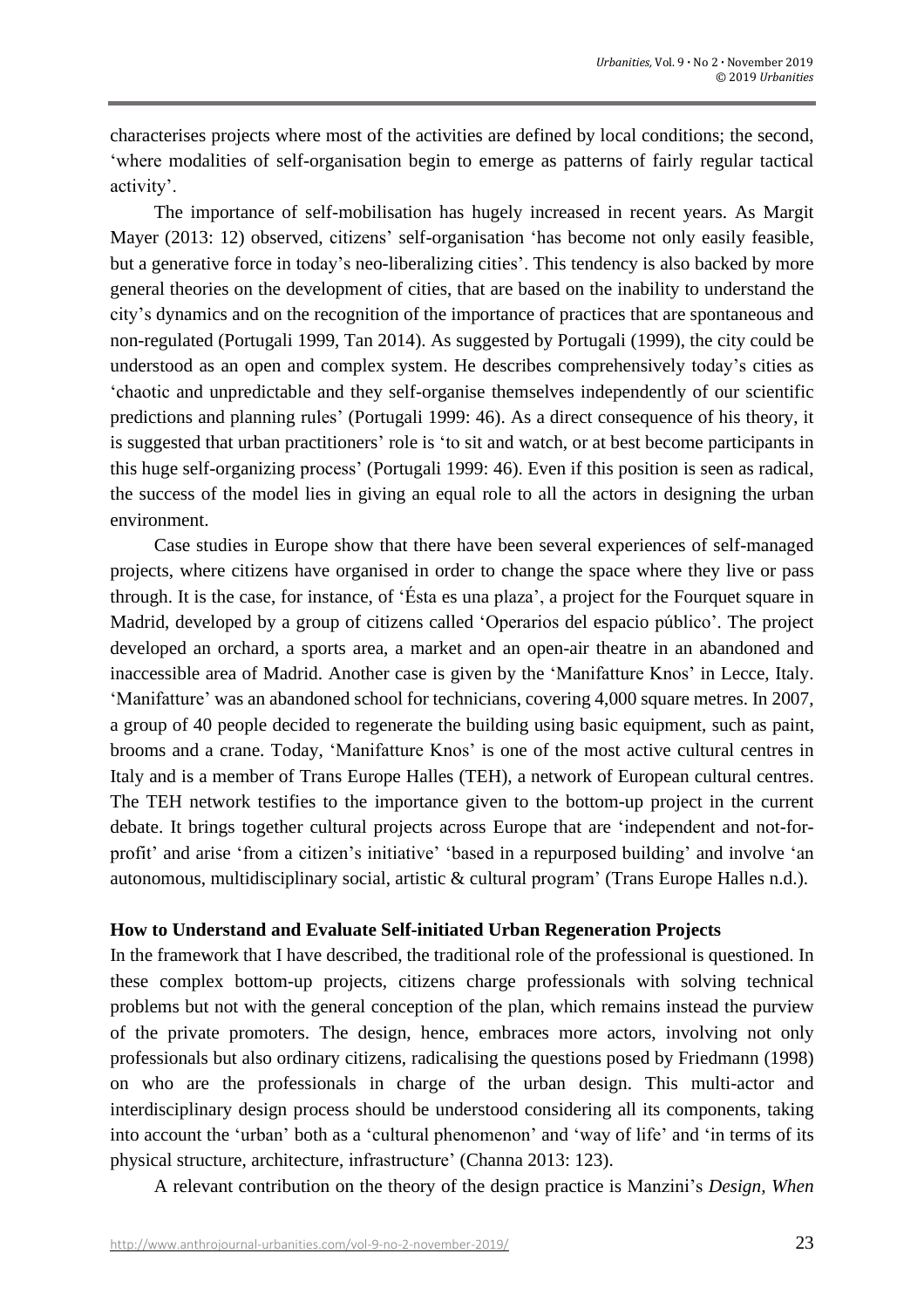*Everybody Designs: An introduction to Design for Social Innovation* (2015), where he explains 'the directions of change in the culture of design and of the project at the present time and in the near future' (Angelucci 2017: 360). Manzini's work is particularly enlightening in relation to UR projects. In fact, even if Manzini intends design as an autonomous discipline, some of his concepts particularly fit UR. The first of such concepts includes the definitions of design 'initiative' and 'process', distinguishing between 'the overall design process (which is an openended process) and the multiplicity of design initiatives that enable the overall process to proceed' (Manzini 2015: 91). In urban projects with special reference to regeneration, it is clear that the complexity of the activities, involving different actors and skills, could easily be seen as a plurality of design initiatives, part of a more comprehensive design process, the project itself, that has its own overall goals.

The second concept that could be borrowed from Manzini is the distinction between 'expert' and 'diffuse' design. 'Diffuse design', in his definition 'is put into play by 'nonexperts,' with their natural designing capacity, while design experts are people trained to operate professionally as designers, and who put themselves forward as design professionals' (Manzini 2015: 37). From this framework comes the possibility of both actors having design capacity, a quality that, at first sight, could be seen as exclusive to the professionals. This is particularly relevant, also, regarding recent 'co-design' experiences, that suggest that the categories of actors, practitioners and citizens, are on the same level, and their roles could be exchanged (Rosa and Weiland 2017).

The application of Manzini's framework helps us to understand and describe the process and the actors involved, and is particularly useful regarding self-initiated projects in which the borders between competencies and professions are not rigid and the design expertise is deprofessionalised and distributed (Tonkiss 2014). Continuing to follow Manzini, a further distinction could be made, separating actors whose activities concern 'sense-making' from those that refer to 'problem solving'. This distinction includes four categories (Manzini 2015):

- design and technology agencies (expert design, problem-solving);
- design and communication agencies (expert design, sense-making);
- grassroots organisation (diffuse design, problem-solving);
- cultural activists (diffuse design, sense-making).

Using this framework in a preliminary recognition of the activities completed by actors in order to develop the FARM project over the years, it becomes clear that this categorisation offers a complete explanation of the various design initiatives that are implemented. The classification (Table 1) shows the relevant role played by private citizens in the overall project, in accordance with the importance of 'diffuse design' in contemporary urban regeneration projects.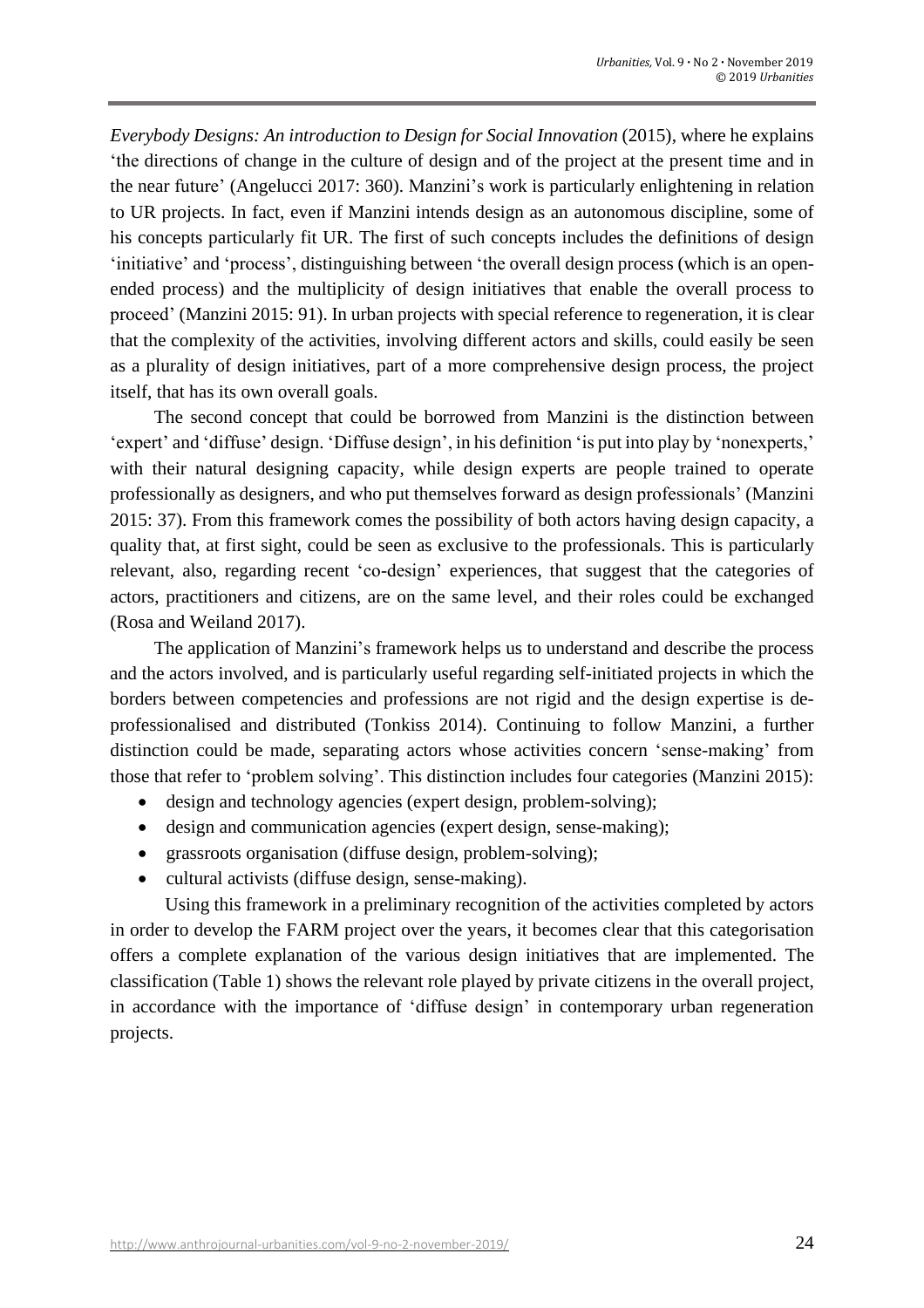| <b>Expert Design</b> | Design and Technology<br>agencies                 | Renewal of 18000 m <sup>2</sup> (Di Carlentini and<br>Liotta $2016$                                                                                                                                                                                                                                                                                                                                                                                                                    |
|----------------------|---------------------------------------------------|----------------------------------------------------------------------------------------------------------------------------------------------------------------------------------------------------------------------------------------------------------------------------------------------------------------------------------------------------------------------------------------------------------------------------------------------------------------------------------------|
| <b>Expert Design</b> | Design and Communication<br>Agencies              | Website and communication materials                                                                                                                                                                                                                                                                                                                                                                                                                                                    |
| Diffuse Design       | Grassroots Organisation and<br>Cultural Activists | Purchase of 'Palazzo Miccichè'<br>Purchase of 'Sette Cortili'<br>Setup of Sicily Foundation<br>Setup of Farm Cultural Park association<br>Activities for managing 'FARM XL' (art<br>gallery)<br>Activities for managing 'SOU' (school of<br>architecture for children)<br>Setup of 'Farmidabile' (social cooperative)<br>Activities for managing the Sunday Market<br>Participation and/or organisation and/or<br>promotion of 560 events and happenings<br>(Farm Cultural Park 2010a) |

Table 1**.** Activities and design categories regarding the regeneration of Favara. Created by the author.

Manzini's framework has been used in the initial analysis of the Farm Cultural Park as a method of categorisation and analysis of the initiatives and the actors. I have then prepared interviews for the 'diffuse design' figures and the 'expert design' ones. This theoretical framework will also support the analytical part and hypothetically will lead to a complete description of how these initiatives develop, stressing the contribution of each actor.

## **Farm Cultural Park: A Project of Urban Regeneration?**

The first case study selected for the research is the project Farm Cultural Park, developed in Favara, a town of around 33,000 inhabitants in the south of Sicily, Italy. In 2010, Andrea Bartoli, a notary, and his wife Florinda Saieva, a lawyer, started to think about a project to change the situation of the historic centre of Favara, that was semi-abandoned. The whole town had an enormous rate of unemployment and thousands of buildings had been built without permits (Faraci 2017). Moreover, the town did not have touristic or industrial settlements. In 2010, Favara experienced the tragic death of two young girls, the sisters Bellavia, due to the collapse of a historic building in the town centre (*Corriere della Sera* Redazione Online 2010). Consequently, the municipality decided to demolish several buildings in the inner centre (Consiglio and Riitano 2015).

In this context, Andrea Bartoli and Florinda Saieva took the opportunity to buy two buildings, Palazzo Giglia and Palazzo Micchiché, at a very low price. After this first purchase, the Bartolis also bought a group of buildings organised around courtyards in the centre of Favara. Called 'Sette Cortili' (Seven Courtyards), they would become the core of the FARM XL, the art gallery of the FARM project (Di Carlentini and Liotta 2016).

The Bartolis charged some professionals with developing a project that would lead to the opening of new spaces linked to each other and achieve the refurbishment and renewal of about 10 buildings and 18,000 square metres of urban fabric (Di Carlentini and Liotta 2016). The project aimed at revaluing the buildings that, for their urban structures, courtyards and positioning, embedded strong social values.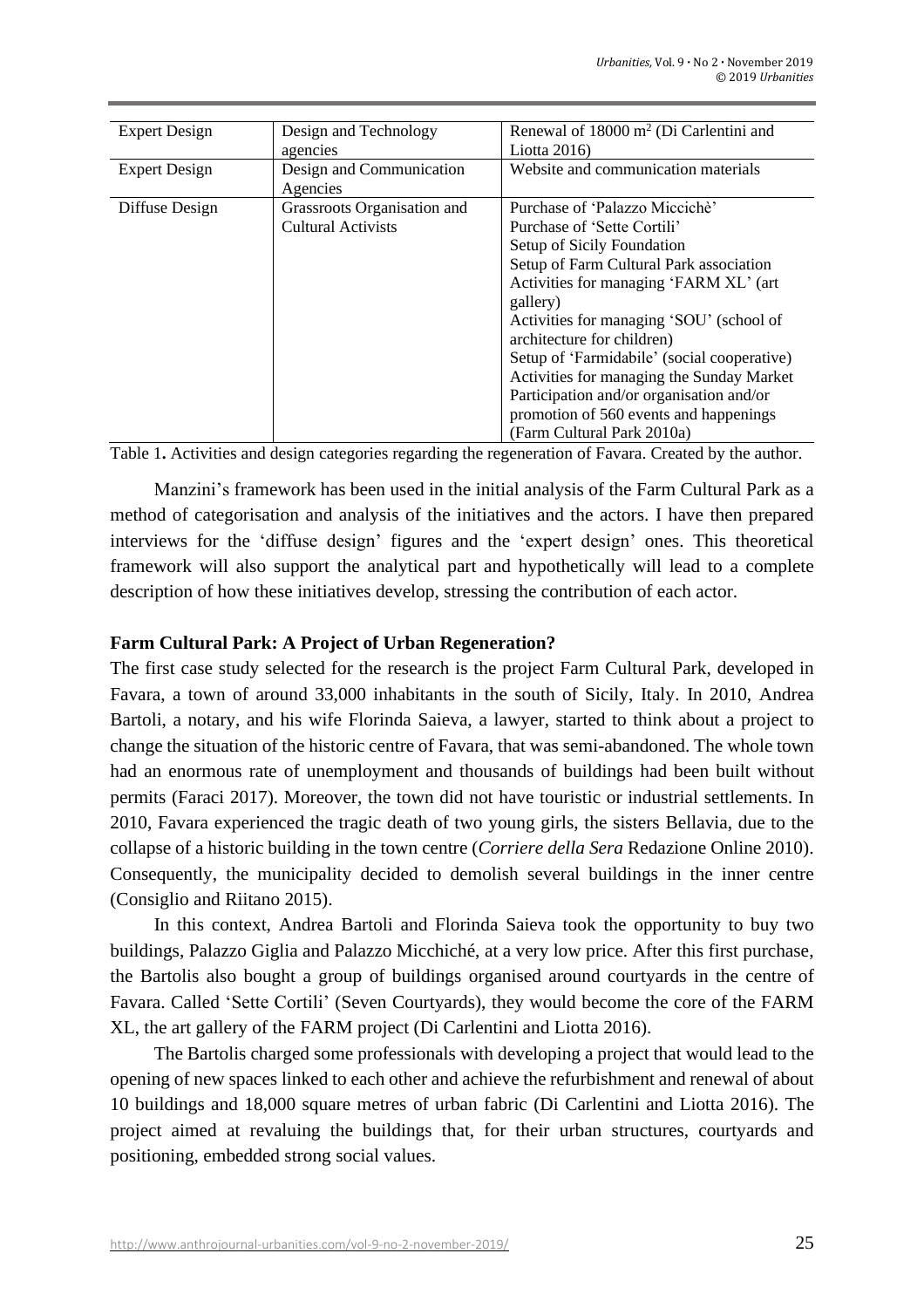FARM has become a symbol of having a long-term view, investing in future generations in a place where, in the best case, also public funds have been used for instrumental and shortterm goals and assistance (Pardo 2012). It meets outstanding critiques of the stereotype that Southern Italy lacks civil society (Pardo 2012); to stay in Sicily, one thinks, for example, of the astute argument developed by Jones with specific reference on Danilo Dolci's action in Partinico (Jones 2016). Today, thanks to the activities of the Farm Cultural Park, the economy of the city appears rejuvenated, attracting tourists and stimulating the opening of structures to welcome them, such as B&Bs, hotels, restaurants and cafes (Consiglio and Riitano 2015, Della Lucia and Trunfio 2018), but also encouraging youngsters to remain.

In order to understand if there is a basis for an evaluation of the project from the perspective of urban regeneration, a content analysis of discourses on the Farm Cultural Park project has been developed, based on the existing literature and documents (Duriau et al. 2007). This method has been chosen for its capacity to identify the prevailing topics in the discourses of different categories of actors (Namenwirth and Weber 1987). The documents have been divided into several categories, including scientific works (Camasso and Suraci 2017, Della Lucia and Trunfio 2018, Faraci 2017, Woldarsky Meneses 2013), Italian online magazines of the architecture and art fields (Palumbo 2016, Pierro and Scarpinato 2012, Puglisi 2018), generic web blogs (Anon 2013, Anon 2018b, Anon 2018a, Anon n.d.; Watson n.d.) and FARM official communication (Anon n.d., Daniele Inzinna n.d., FARM Cultural Park 23:30:10 UTC, FARM Cultural Park 2010a, TEDx Talks 2017).

| <b>ACADEMIC</b>  |      | <b>ARCHITECTURE</b> |      |                | <b>ONLINE</b>  |            | <b>FARM OFFICAL</b> |  |
|------------------|------|---------------------|------|----------------|----------------|------------|---------------------|--|
| <b>DOCUMENTS</b> |      | <b>AND ART</b>      |      |                | <b>GENERIC</b> |            | <b>COMMUNICATIO</b> |  |
|                  |      | <b>MAGAZINES</b>    |      | <b>BLOGS</b>   |                | N          |                     |  |
| Word             | $\%$ | Word                | $\%$ | Word           | $\%$           | Word       | $\%$                |  |
| Urban            | 1.31 | <b>Bartoli</b>      | 1.15 | Favara         | 1.65           | Favara     | 0.6                 |  |
|                  |      |                     |      |                |                |            | 6                   |  |
| City             | 1.15 | Favara              | 1.04 | art            | 1.26           | progetto   | 0.4                 |  |
|                  |      |                     |      |                |                | (project)  | 3                   |  |
| cultural         | 1.05 | Sicilia             | 0.86 | town           | 1.26           | mondo      | 0.3                 |  |
|                  |      |                     |      |                |                | (world)    | 5                   |  |
| Favara           | 0.87 | Progetto            | 0.69 | world          | 0.78           | anni       | 0.3                 |  |
|                  |      | (project)           |      |                |                | (years)    | $\mathbf{2}$        |  |
| regeneration     | 0.73 | Andrea              | 0.63 | cultural       | 0.68           | persone    | 0.3                 |  |
|                  |      |                     |      |                |                | (people)   |                     |  |
| Creative         | 0.70 | centro              | 0.52 | square         | 0.68           | città      | 0.2                 |  |
|                  |      | (centre)            |      |                |                | (city)     | 9                   |  |
| Social           | 0.59 | architetti          | 0.46 | <b>Bartoli</b> | 0.58           | luogo      | 0.2                 |  |
|                  |      | (architects)        |      |                |                | (place)    | 9                   |  |
| Centre           | 0.40 | architettura        | 0.46 | future         | 0.58           | centro     | 0.2                 |  |
|                  |      | (architecture)      |      |                |                | (centre)   | 6                   |  |
| development      | 0.37 | bambini             | 0.46 | project        | 0.58           | cultura    | 0.2                 |  |
|                  |      | (children)          |      |                |                | (culture)  | 5                   |  |
| People           | 0.37 | culturale           | 0.35 | Agrigento      | 0.49           | culturale  | 0.2                 |  |
|                  |      | (cultural)          |      |                |                | (cultural) | 5                   |  |

Table 2. Farm Cultural Park: List of the ten most cited words. Created by the author.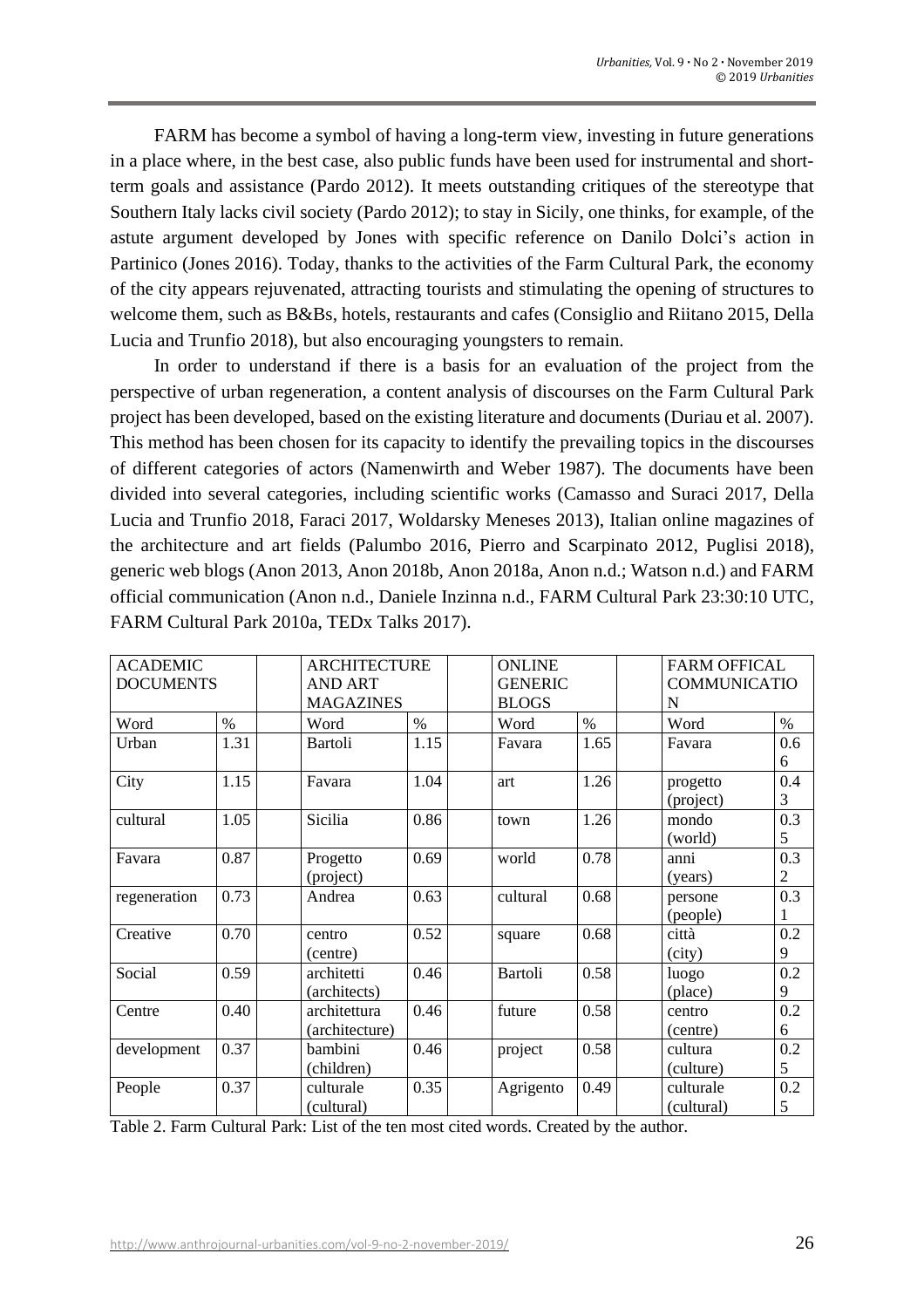The documents that have been considered are both in English (the academic documents and the online blogs) and in Italian (the online magazines and the FARM's official communications). Most of the documents are written, with the exception of two videos registered as FARM official communications. A word frequency analysis was conducted in order to compare the list of the ten most cited words in the four categories of documents. In order to provide meaningful results, two different 'stop lists' were used, one for the English and one for the Italian documents. The list of the ten most cited words thus obtained (Table 2) shows that:

- the academic papers recognise the project as an urban one, capable of a relationship with the city of Favara and its overall presumed regeneration ('urban' is the most cited word, followed by 'city');
- the online articles and the official communication recognise the relationship with the city of Favara but also a worldwide openness ('world');
- the promoters, the 'Bartoli' family, are in the list regarding the online magazines and blog posts, testifying to the relevance of the concept of the 'social hero', as a promoter that acts in the community interest (Manzini 2015);
- the professional figures, the 'architects', are cited only by the magazines;
- the word regeneration is used mostly by academics, though it is present four times in the official Farm presentation document (FARM Cultural Park 23:30:10 UTC) and is cited in an oral presentation by Andrea Bartoli (TEDx Talks 2017).

Based on the results of this preliminary activity, the analysis will take into account Farm Cultural Park as a case study, due to the evident conviction among academics that the Farm Cultural Park is an UR project.

### **'Diffuse' and 'Expert Design' in a Farm Cultural Park**

In this section, I argue through literature research and interviews that the design process of the Farm has been deeply affected by its 'bottom-up' dimension based on the principles of 'progressive redistribution' and 'social responsibility' (Rabbiosi 2016). I shall analyse the initiatives of physical renewal, developed by Salvator-John A. Liotta as an architect in charge of the design, as well as the contribution of Andrea Bartoli and Florinda Saieva to the final design.

It is useful to recall briefly the terms of Liotta's involvement in the project as an 'expert designer'. In 2011, Liotta was engaged by Andrea Bartoli for work to be done on the Chiaramonte castle, in the framework of the F.U.N. (Favara Urban Network), specifically the ticket office and some exhibition spaces. After this experience, Liotta started a collaboration on the Farm Cultural Park project. As analysed in Table 1, the project was based on a lot of initiatives of different nature. The architect was engaged sometimes in collaboration with colleagues like Vincenzo Castelli and Vidà group, as a 'design and technology agency'. In chronological order, Liotta was responsible for the design of (Liotta 2019a):

- the art gallery Farm XL;
- some external spaces;
- the 'SOU', school of architecture for children;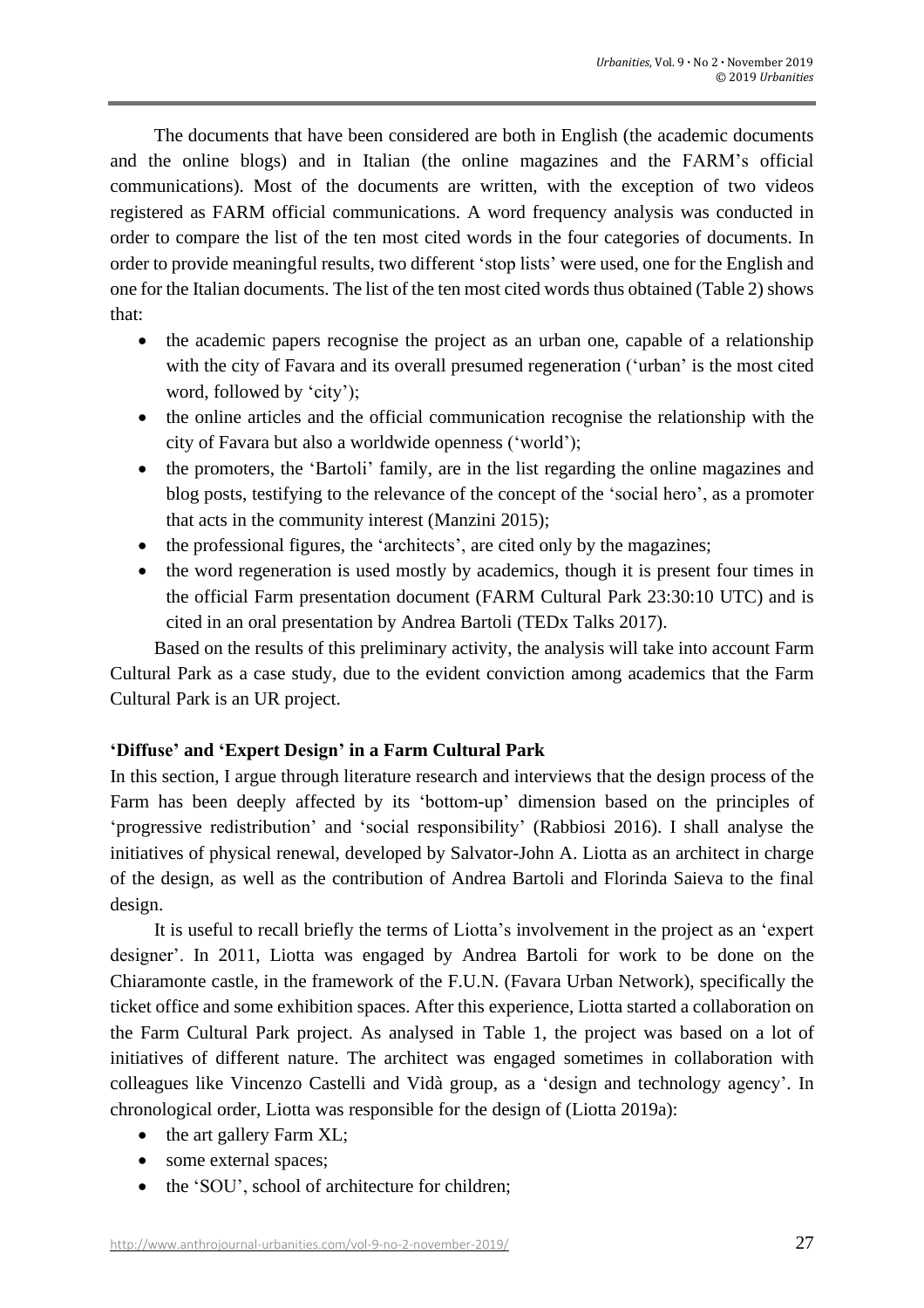## • the children's museum.

Liotta closely collaborated with the two promoters of the FARM, Andrea Bartoli and Florinda Saieva, who made the initial financial investment. They are private citizens who could be defined as 'social heroes', using the definition given by Manzini (2015). They are people with strong personalities, who invested much energy in the project, with a strategic vision that reconnects the local and global scale of the project and succeeded in encouraging people to join the project (Savatteri 2017). This aspect is underlined by Salvator-John A. Liotta, who considered the personal commitment of the promoters fundamental not only for financial support but also for the energy and passion they put into the project, which he regarded as a 'non-replicable' driving element of the project (Liotta 2019b).

Furthermore, the Bartolis played a relevant role also as 'diffuse designer', through their active participation in the design process. As Liotta states, 'it never happened to me, like in this case, that there were two people that already have their own vision' and 'an idea of where they want to arrive' (Liotta 2019b). This is due also to the cultural background of the Bartolis, underlined by Liotta (2019b) but also evident when they present their project making references to the Palais de Tokyo in Paris, the Moroccan Place Jemaa el-Fnaa and Camden Town in London (Farm Cultural Park 2010b). As Liotta (2019b) pointed out, the promoters of this project seem 'architect in nuce' (nascent architects), with a high impact on the final design. Liotta, in fact, asserts that the Bartolis had an 'impact of four or five', on a scale from one to five, on the final design (2019b).

Also, the literature review acknowledges the Bartolis' fundamental role in the design of the FARM: Andrea Bartoli is described by Puglisi as a 'notary-architect' (2018). If the role of the client/promoter in this initiative is peculiar, also the 'expert designer' has found himself in a context that demanded a change in its approach. In Liotta's view, participating in the FARM project required exercising his profession in a totally different way, lessfocused on the technical aspects and more on an emotional involvement, and a consequent desire to use his expertise as a service to the community (2019b). In his words, 'competences and intelligence have been made available to realise a project that has a zero degree of architectural ego' (Liotta 2019b).

As a witness to this specificity, Liotta also points out the evident difference in aesthetic between Farm's project and other projects managed by his Parisian office, Laps architecture: 'at the beginning of conferences, I show what Laps does, then I show our participation in Farm Cultural Park. Ours has been a contribution to a collective work that puts aside the subjective personality' in order to 'permit most people to find themselves in this language' (Liotta 2019b). This statement brings out the specificity of the approach of the architect, which recognises his activity as a contribution in designing a 'place' with a special meaning for the inhabitants and with influence on their identity (Pardo and Prato 2012).

The architect personal commitment is another element that helps us to understand the different role that he played in the FARM project. Liotta describes the evolution of his relationship with the Bartolis and with the project, from an initially limited involvement to a complete adherence to its 'bottom-up' principles and its social regeneration instances. This emerges from (Liotta 2019b):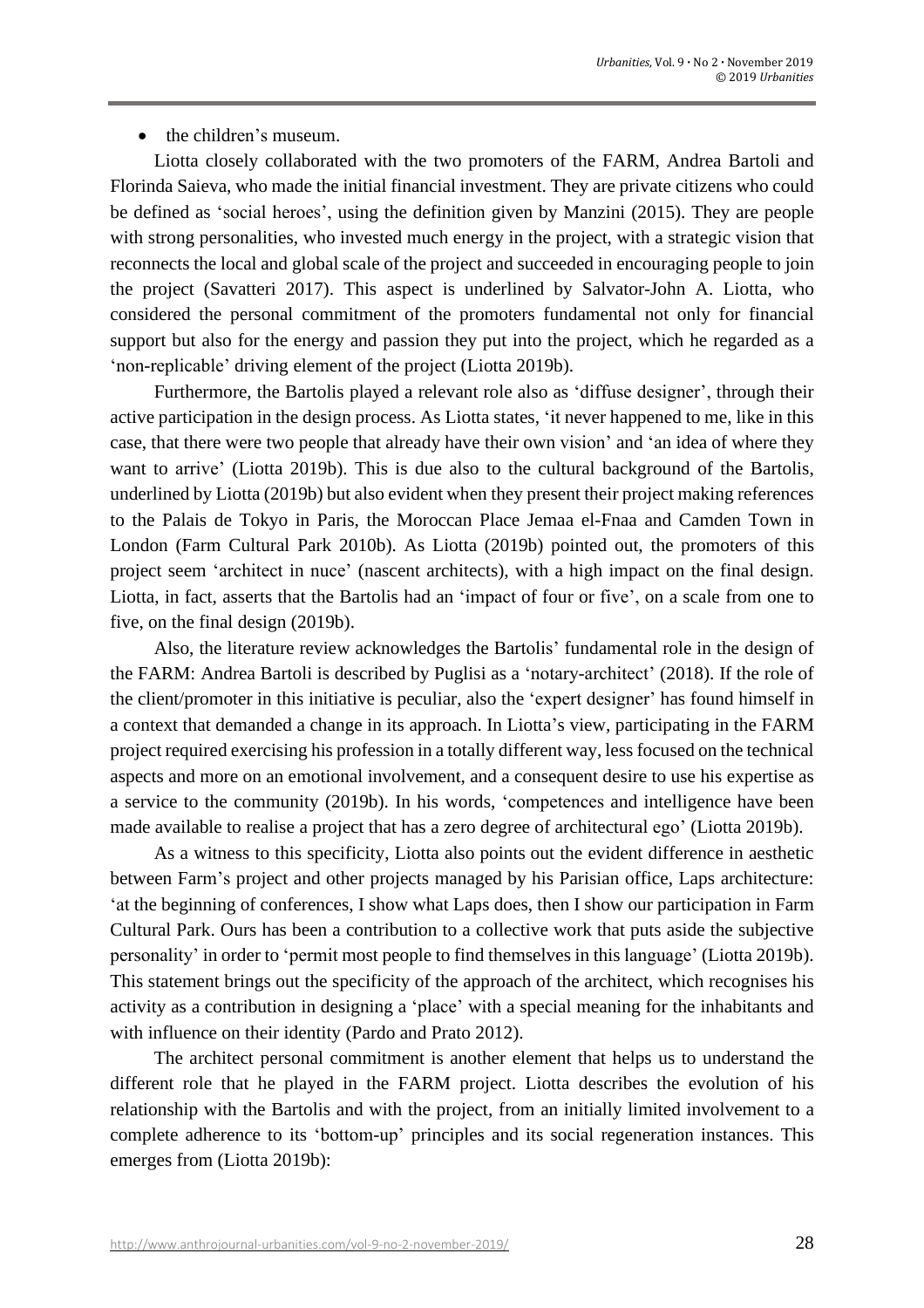- the evolving relationship with the Bartolis, from a professional to a more friendly and intimate one;
- the collaboration in the communication of the project in the first person, with activities like the production of articles and papers and the organisation of international exhibitions, with the intention of permitting the FARM project to reach a vast public (Di Carlentini and Liotta 2016, Liotta 2018 n.d.);
- the organisation of international workshops in the field of architecture (Liotta is also an associate professor of architecture at the Université Libre de Bruxelles), animating the FARM with students the universities of Palermo, Milano, Tokyo and Brussels;
- participating in some meetings of 'Farmidabile', the first community cooperative of Sicily and one of the social projects linked to the Farm (Consiglio and Riitano 2015);
- the contribution to building an international network of contacts to involve people in the Farm project.

From this commitment and emotional involvement arises a different way to deal with the project itself that differs from standard projects in the real estate field for different reasons (Liotta 2019b):

- the lack of purely economic considerations in the project in favour of the acknowledgement of a 'spiritual enrichment', rather than a 'material enrichment';
- the absence of a managerial organisation in favour of a more flexible time schedule and more informal ways of communicating the project.

The project's non-speculative dimension is one more aspect that influenced the design and people's involvement. As we know, at first the project was financed only by the Bartolis and was free for the public (Savatteri 2017). Later, the promoters attempted to reach financial sustainability by introducing an entry fee to the exhibition (Liotta 2019b). This financial setup *—* including relying only on private finances and not being speculative *—* has become a distinguishing element also of the design.

Theoretically meeting other experiences in Europe (Lerner et al. 2014, Müller et al. 2008), Liotta states that using strategies that could be defined as respectful of pre-existence, if not even low-cost, has been a theoretical approach more than a need. As he put it, 'there are two ways of producing beautiful things: using a lot of resources or using a lot of intelligence'(Liotta 2019b). The design philosophy has become 'to do very much with very little' (Liotta 2019b). Liotta's involvement was on a volunteer basis for some activities, based on the 'refund of expenses' for others, while only for the more important initiatives there was a standard invoice (Liotta 2019b). This stresses the specificity of the project and the general tendency of 'bottomup' projects to involve volunteer efforts (Tonkiss 2014). Considering the abovementioned aspects, it is difficult to categorise Liotta as an architect only, because sometimes he acted as a true activist. Also, the Bartolis transcend the category of the private client or promoter, for they are also truly involved in design decisions.

From this analysis of some aspects of the activities of Liotta and the Bartolis, based on the framework of 'expert' and 'diffuse design', it is possible to conclude that:

• the Bartolis have an extraordinary capacity for building networks and joining people together, are the motor of all the initiatives and could be considered as 'social heroes';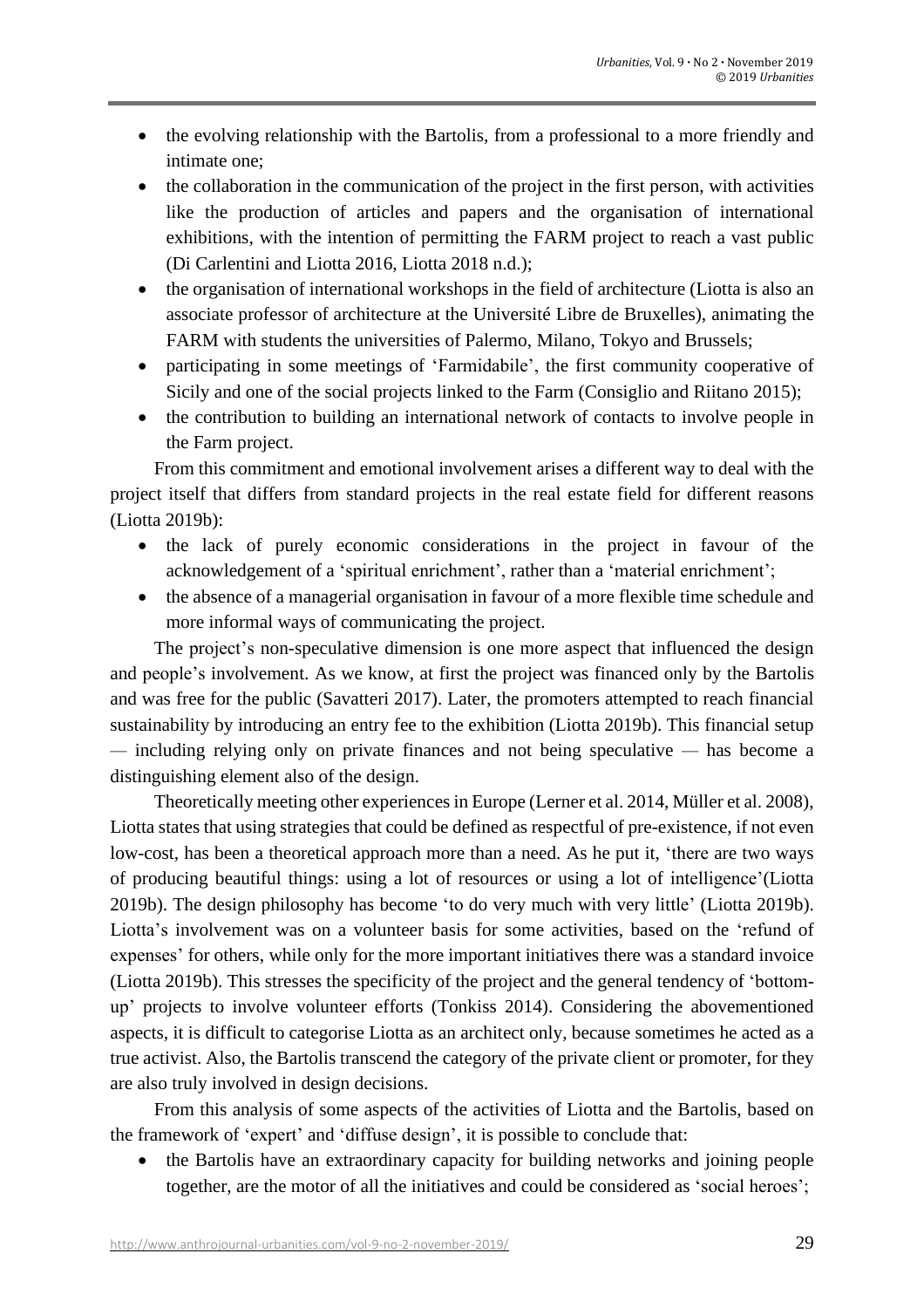- the promoters had a strong involvement in all the design solutions, including those completed by professionals, thus behaving like people with a proper design role, which justifies defining them as 'diffuse design' figures;
- the professional, that is the architect, was involved in a context of collaboration and he used his expertise as a service to the community and to the project, acting as an 'expert designer';
- Liotta committed himself to the project for the sake of its success, becoming himself an activist;
- experts and non-experts collaborated to achieve the success of the initiative in a spirit of collaboration often based on volunteer efforts.

### **Conclusion**

This article has presented the first insights into the design process of a bottom-up project based on the application of Manzini's theoretical framework. An evaluation of the results of this process are the subject of continuing research, which I will discuss in further works.

The methodology used is the case study for its potential to investigate 'a contemporary phenomenon within its real-life context, especially when the boundaries between phenomenon and context are not clearly evident' (Yin 1994). I will proceed to investigate Farm Cultural Park and select other bottom-up urban regeneration projects developed in Europe since the 2000s that are supposed to have had a significant influence in regenerating urban areas and that meet the characteristics listed in section 2.

An interesting insight into urban complexity could come from 'urban anthropology', as defined by Prato and Pardo, that considers as central topics city planning and the legitimacy of grassroots organisations (Prato and Pardo 2013). Finally, I plan to carry out an evaluation of the aforementioned projects in order to clarify if such bottom-up approach can achieve regeneration, and through which strategies.

This research will inform public authorities, academics and citizens on the importance of private-led projects in the regeneration of cities. Being far from the unconditional romantic exaltation of private initiative, it will provide a complete framework and evaluation method. An informed understanding of how these projects develop could shed light on issues faced by promoters, generating debate on the methods through which public authorities could sustain these initiatives.

Bottom-up practices, for their spontaneous and self-sustained character, are not commonly subjected to evaluation. The evaluation and assessment phase is, in fact, mainly linked to the need for public actors to understand the efficiency of the initial investment (Wilson 2012).

An attempt to focus on bottom-up practices can be found in the Community Led Local Development instrument proposed by the European Commission (European Commission 2017). This is a policy instrument that focuses on financing and supporting bottom-up initiatives in the EU countries. However, the legislative framework in which these initiatives have to be developed in order to obtain funds *—* namely the mandatory formation of a partnership with local authorities, the submission of a proposal in order to participate in a call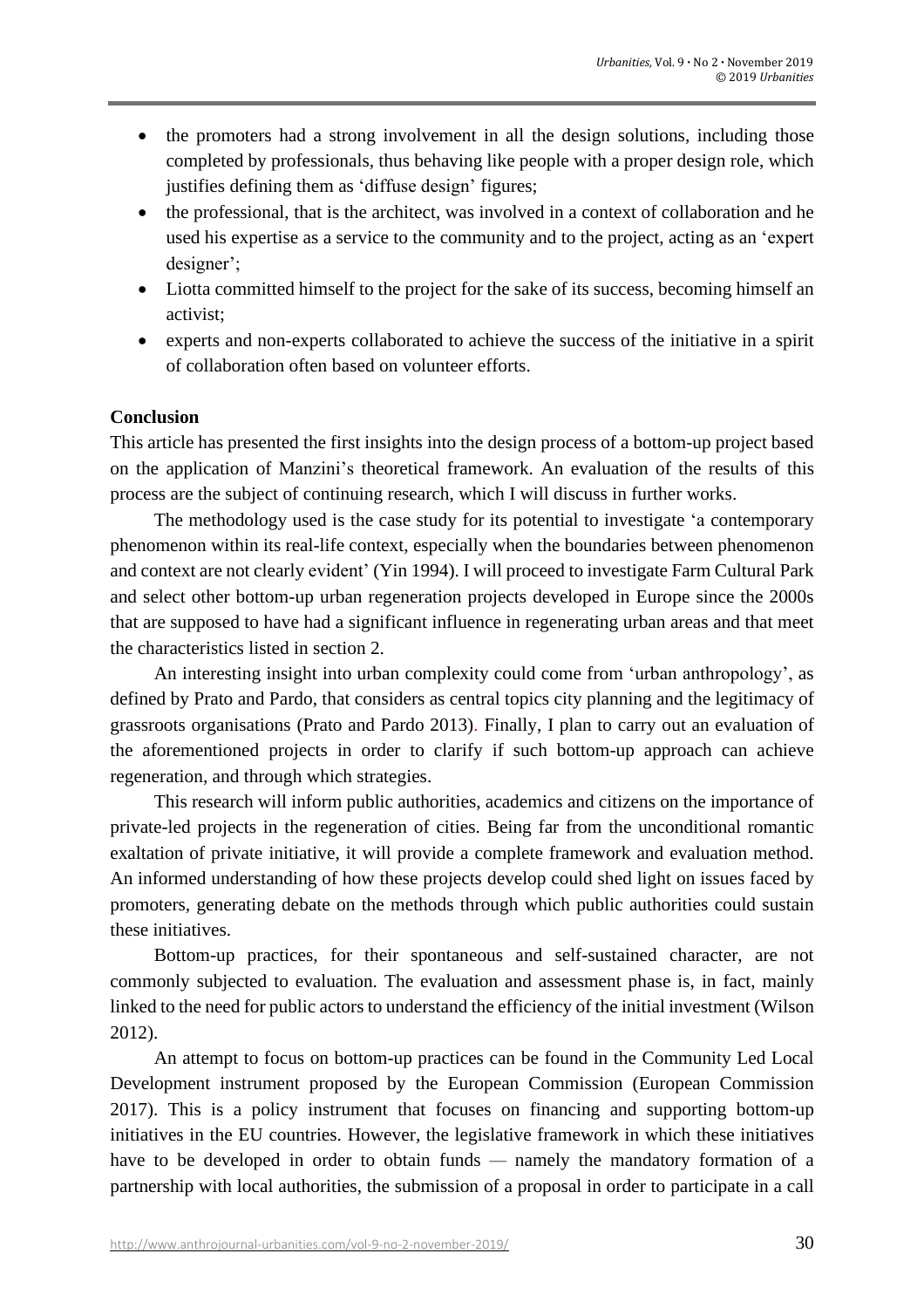by the Local Action Group and other mandatory implementations (Servillo 2017) *—* questions whether the development of such initiatives follows the same path as those that are selfinitiated.

#### **References**

- Acierno, A. 2017. Integrated Urban Development and Culture-Led Regeneration in the EU. *Territorio della Ricerca su Insediamenti e Ambiente. Rivista Internazionale di Cultura Urbanistica*, 10 (1): 7-14.
- Angelucci, F. 2017. *Ezio Manzini: Design When Everybody Designs. An Introduction to Design for Social Innovation*. Firenze: Firenze University Press.
- Anon. 2013. Favara's FARM Cultural Park and the Importance of Numbers. Italian Ways. Retrieved 15 April 2019 at: http://www.italianways.com/favaras-farm-cultural-parkand-the-importance-of-numbers/.
- Anon. 2018a. FARM Cultural Park. *SocialChallenges.Eu*. Retrieved 15 April 2019 at: https://www.socialchallenges.eu/en-US/city/35/Organisations/100/7.
- Anon. 2018b. FARM Cultural Park. *Curry Stone Foundation*. Retrieved 15 April 2019 at: https://currystonefoundation.org/practice/farm-cultural-park/.
- Anon. n.d. FARM Cultural Park Favara, Italy Attractions. *Lonely Planet*. Retrieved 15 April 2019a at: https://www.lonelyplanet.com/italy/favara/attractions/farm-culturalpark/a/poi-sig/1401121/1340858.
- Anon. n.d. FARM Cultural Park Informazioni. Retrieved 12 April 2019b at: https://www.facebook.com/pg/farmculturalpark/about/.
- Arnstein, S. R. 1969. A Ladder of Citizen Participation. *Journal of the American Institute of Planners*, 35 (4): 216-24.
- Attoe, W. and Logan, D. 1989. *American Urban Architecture: Catalysts in the Design of Cities*. Berkeley: University of California Press.
- Bentley, J. H. 1995. *Politica e cultura nella Napoli Rinascimentale*. Napoli: Guida Editori.
- Bialski, P., Derwanz, H., Otto, B. and Vollmer, H. 2015. *Saving the City: Collective Low-Budget Organizing and Urban Practice.* EPHEMERA.
- Boonstra, B. and Boelens, L. 2011. Self-Organization in Urban Development: Towards a New Perspective on Spatial Planning. *Urban Research & Practice*, 4 (2): 99-122.
- Camasso, M. and Suraci, N. 2017. Imagining Together. Possible Image Sharing Methods for Spatial Transformation Practices. *Proceedings*, 1 (9): 954.
- Channa, S. M. 2013. 'Comment' in Forum on 'Urban Anthropology'. *Urbanities-Journal of Urban Ethnography*, 3 (2): 122-124.
- Coaffee, J. and Healey, P. 2003. 'My Voice: My Place': Tracking Transformations in Urban Governance. *Urban Studies*, 40 (10): 1979-99.
- Consiglio, S. and Riitano, A. 2015. *Sud innovation: patrimonio culturale, innovazione sociale e nuova cittadinanza*. Milano: Franco Angeli.
- *Corriere della Sera* Redazione Online. 2010. Crolla Palazzina a Favara. Morte Due Bambine,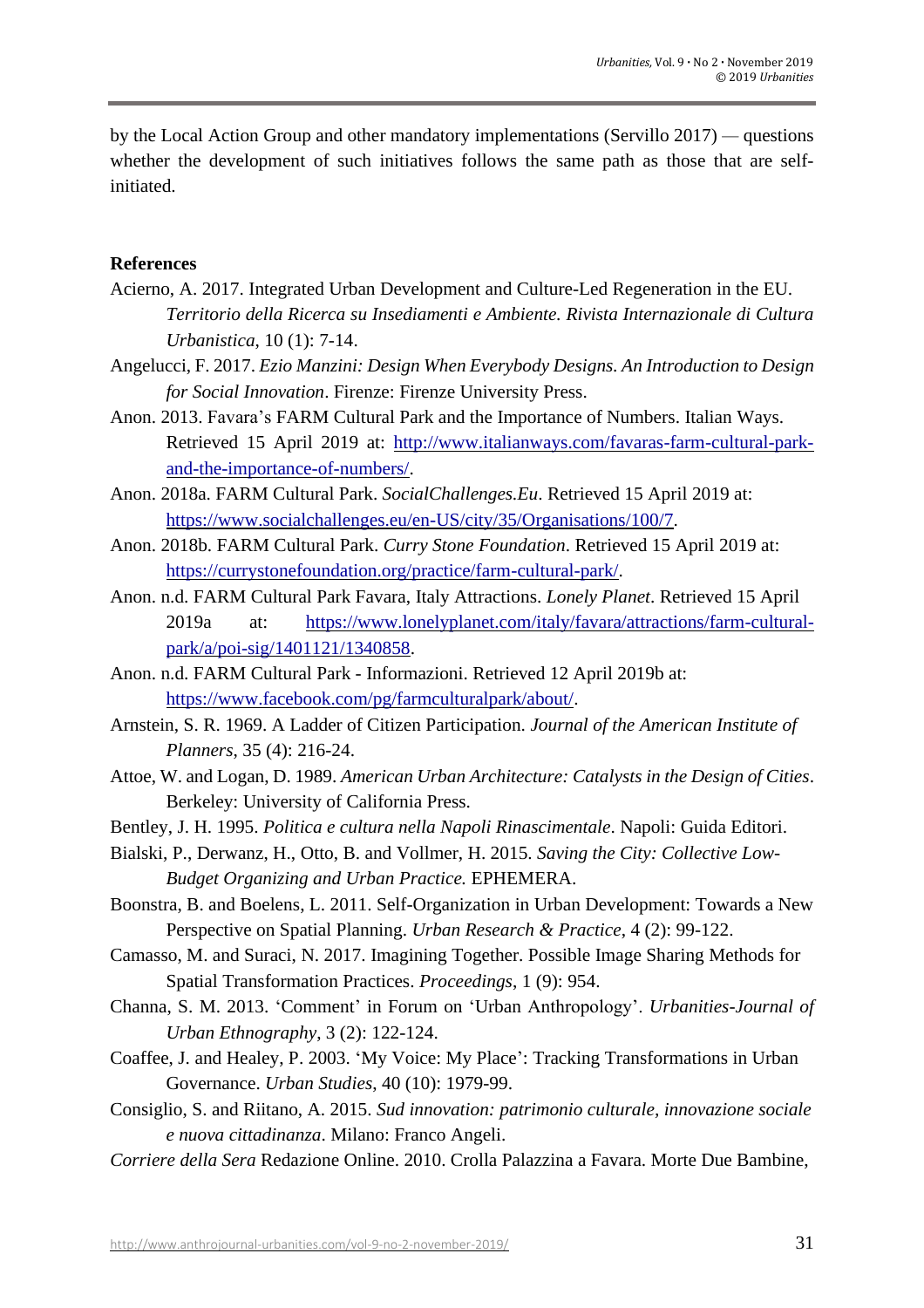Salvo Il Fratello. *Corriere.It*. Retrieved 3 July 2019 at: https://www.corriere.it/cronache/10\_gennaio\_23/favara-crolla-palazzina\_7751c04e-07ef-11df-b78d-00144f02aabe.shtml.

Couch, C. 1990. *Urban Renewal: Theory and Practice*. London: Macmillan Education.

- Inzinna, D. n.d. FARM Cultural Park alla Biennale di Venezia. *YouTube*. Retrieved 15 April 2019 at: https://www.youtube.com/watch?v=yGmIOQsO4M0.
- Davidoff, P. 1965. Advocacy and Pluralism in Planning. *Journal of the American Institute of Planners*, 31 (4): 331-38.
- Della Lucia, M. and Trunfio, M. 2018. The Role of the Private Actor in Cultural Regeneration: Hybridizing Cultural Heritage with Creativity in the City. *Cities*, 82: 35-44.
- Di Carlentini, M. and Liotta, S-J. 2016. Farm Cultural Park (Favara, Italia). *Planur-e*.
- Duriau, V. J., Reger, R. K. and Pfarrer, M. D. 2007. A Content Analysis of the Content Analysis Literature in Organization Studies: Research Themes, Data Sources, and Methodological Refinements. *Organizational Research Methods*, 10 (1): 5-34.
- European Commission. 2017. *Guidelines. Evaluation of LEADER/CLLD*.
- European Commission. 2018. *Guidance for Member States and Programme Authorities on Community-Led Local Development in European Structural and Investment Funds*.
- Faraci, G. 2017. FARM Cultural Park: An Experience of Social Innovation in the Recovery of the Historical Centre of Favara. *Procedia Environmental Sciences*, 37: 676-88.
- FARM CULTURAL PARK. 23:30:10 UTC. *Presentazione Farm Cultural Park 2016*.
- FARM CULTURAL PARK. 2010a. FARM Cultural Park. *Facebook*. Retrieved 18 January 2019 https://www.facebook.com/farmculturalpark/photos/a.319926423196/319935223196/? type=3&theater
- FARM CULTURAL PARK. 2010b. FARM Cultural Park. *Facebook*. Retrieved 18 January 2019 https://www.facebook.com/farmculturalpark/photos/a.319926423196/319935223196/? type=3&theater.
- Friedmann, J. 1992. *Empowerment: The Politics of Alternative Development*. Cambridge, MA: Blackwell.
- Friedmann, J. 1998. Planning Theory Revisited. *European Planning Studies*, 6 (3): 245-53.
- Healey, P. 1997. *Collaborative planning: shaping places in fragmented societies*. Basingstoke: Macmillan.
- Hurtado, S. De Gregorio. 2015. The Implementation of the URBAN Community Initiative: A Transformative Driver towards Collaborative Urban Regeneration? Answers from Spain. *European Journal of American Studies*, 10 (3); available at: [https://journals.openedition.org/ejas/11354.](https://journals.openedition.org/ejas/11354)
- Innes, J. E. 1995. Planning Theory's Emerging Paradigm: Communicative Action and Interactive Practice. *Journal of Planning Education and Research*, 14 (3): 183-89.
- Jones, P. 2016. Experiments in Civil Society in Post-war Urban Sicily: Danilo Dolci and the Case of Partinico 1955-19781. *Urbanities-Journal of Urban Ethnography*,6 (2): 53-69.
- Kaliski, J. 1999. The Present City and the Practice of City Design. In J. Chase, M. Crawford, and J. Kaliski (eds), *Everyday urbanism*. New York: Monacelli Press.
- Klerk, E. de, Feldbrugge, C. and Zonneveld, J. 2017. *Make your city: de stad als casco: NDSM*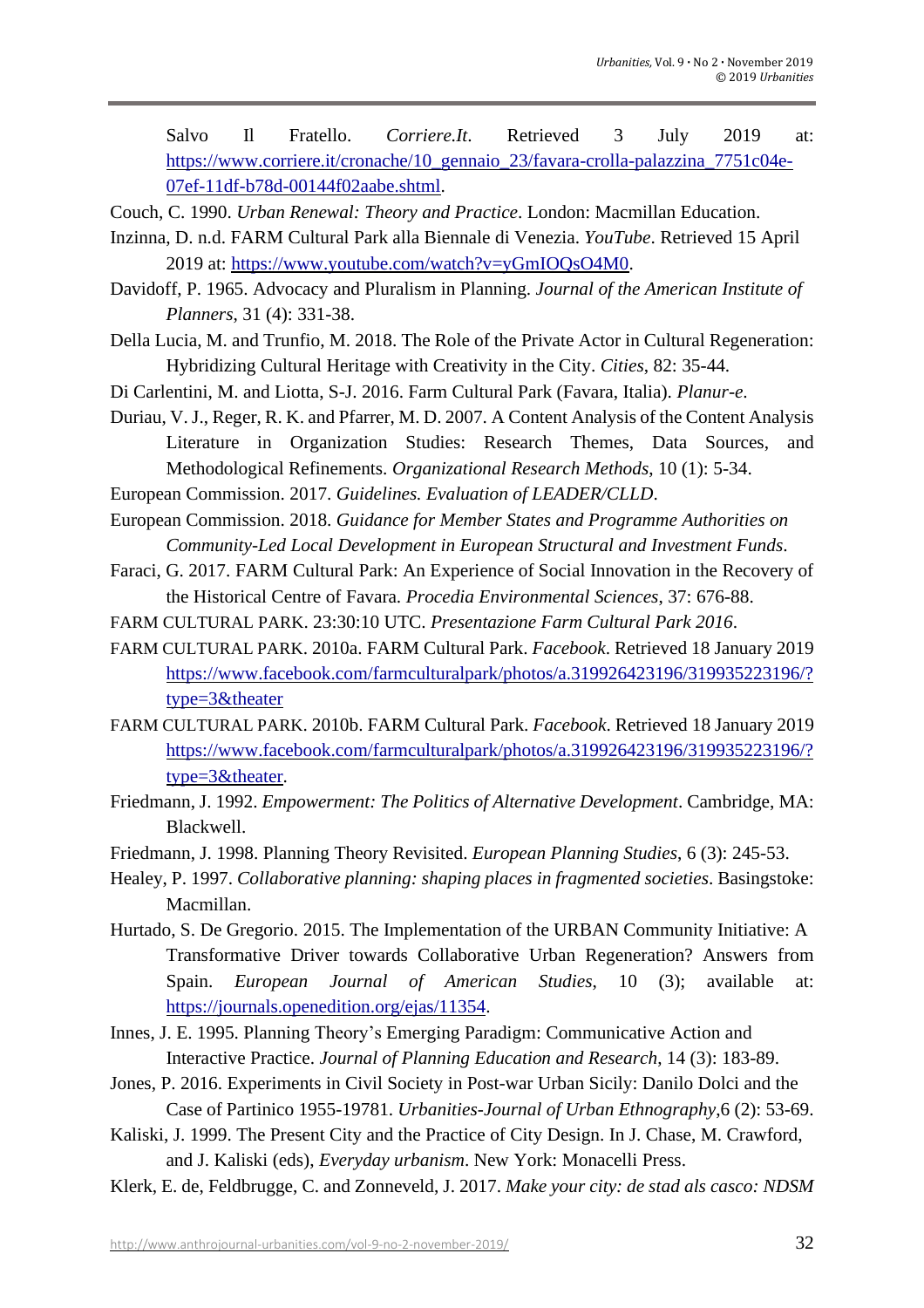*-werf Amsterdam=the city as a shell : NDSM shipyard Amsterdam*. Trancity-Valiz.

- Lerner, J., Margolis, M., Muello, P. and Daher, A. 2014. *Urban Acupuncture*. Washington [D.C.]; Covelo; London: Island Press.
- Liotta, Salvator-John A. 2018. Temporary Architecture for Sharing. *AGATHÓN* 4: 29-36.
- Liotta, Salvator-John A. 2019a. Salvator-John A. Liotta and the FARM project part 1.
- Liotta, Salvator-John A. 2019b. Salvator-John A. Liotta and the FARM project part 2.
- Liotta, Salvator-John A. n.d. Sfascio. Miracolo. Domani. Su Farm Cultural Park e il suo valore. *Archivio della Generatività Sociale*. Retrieved 9 July 2019 at: http://www.generativita.it/it/analysis/sfascio-miracolo-domani-su-farm-cultural-parke-il-suo-valore/8/.
- Manzini, E. 2015. *Design, When Everybody Designs: An Introduction to Design for Social Innovation*. Cambridge, Massachusetts: The MIT Press.
- Mayer, M. 2013. First World Urban Activism: Beyond Austerity Urbanism and Creative City Politics. *City*, 17 (1): 5-19.
- Mitrašinović, M. (ed.). 2016. *Concurrent Urbanities: Designing Infrastructures of Inclusion*. New York: Routledge.
- Müller, M., Schmid, J. F., Schönherr, U. and Weiß, F. 2008. Null Euro Urbanismus. Projektdokumentation - Ein Katalog von Good Practice Beispielen. Available at: http://www.null-euro-urbanismus.de/null\_euro\_urbanismus\_doku\_2\_aufl.pdf
- Namenwirth, J. Z. and Weber, R. F. 1987. *Dynamics of Culture*. Boston: Allen & Unwin.
- Palumbo, M. L. 2016. FARM Cultural Park. Retrieved 15 April 2019 at: https://www.domusweb.it/en/architecture/2016/07/20/farm\_cultural\_park\_favara.html.
- Pardo, I. 2012. Exercising the Power without Authority: Powerful Elite Implode in Urban Italy. In I. Pardo and G. B. Prato (eds), *Anthropology in the City: Methodology and Theory*. Farnham: Ashgate (now London: Routledge).
- Pardo, I. and Prato, G. B. 2012. Introduction: The Contemporary Significance of Urban Anthropology in the City. In I. Pardo and G. B. Prato (eds), *Anthropology in the City: Methodology and Theory*. Farnham: Ashgate (now London: Routledge).
- Peck, J. 2012. Austerity Urbanism: American Cities under Extreme Economy. *City*, 16 (6): 626-55.
- Pierro, L. and Scarpinato, M. 2012. La Sicilia punta sulla cultura: un parco culturale e un padiglione gonfiabile. *Giornale dell'Architettura*. Retrieved 15 April 2019 at: http://ilgiornaledellarchitettura.com/web/2012/05/04/la-sicilia-punta-sulla-cultura-unparco-culturale-e-un-padiglione-gonfiabile/.
- Porter, L. and Shaw, K. (eds). 2009. *Whose Urban Renaissance? An International Comparison of Urban Regeneration Strategies*. London & New York: Routledge.
- Portugali, J. 1999. *Self-Organization and the City*. New York: Springer.
- Prato, G. B. and Pardo, I. 2013. 'Urban Anthropology'. *Urbanities-Journal of Urban Ethnography*, 3 (2): 80-110.
- Pretty, J. N. 1995. Participatory Learning for Sustainable Agriculture. *World Development*, 23 (8): 1247-63.
- Project for Public Spaces. 2018. What is Placemaking. *Www.Pps.Org*. Retrieved 23 October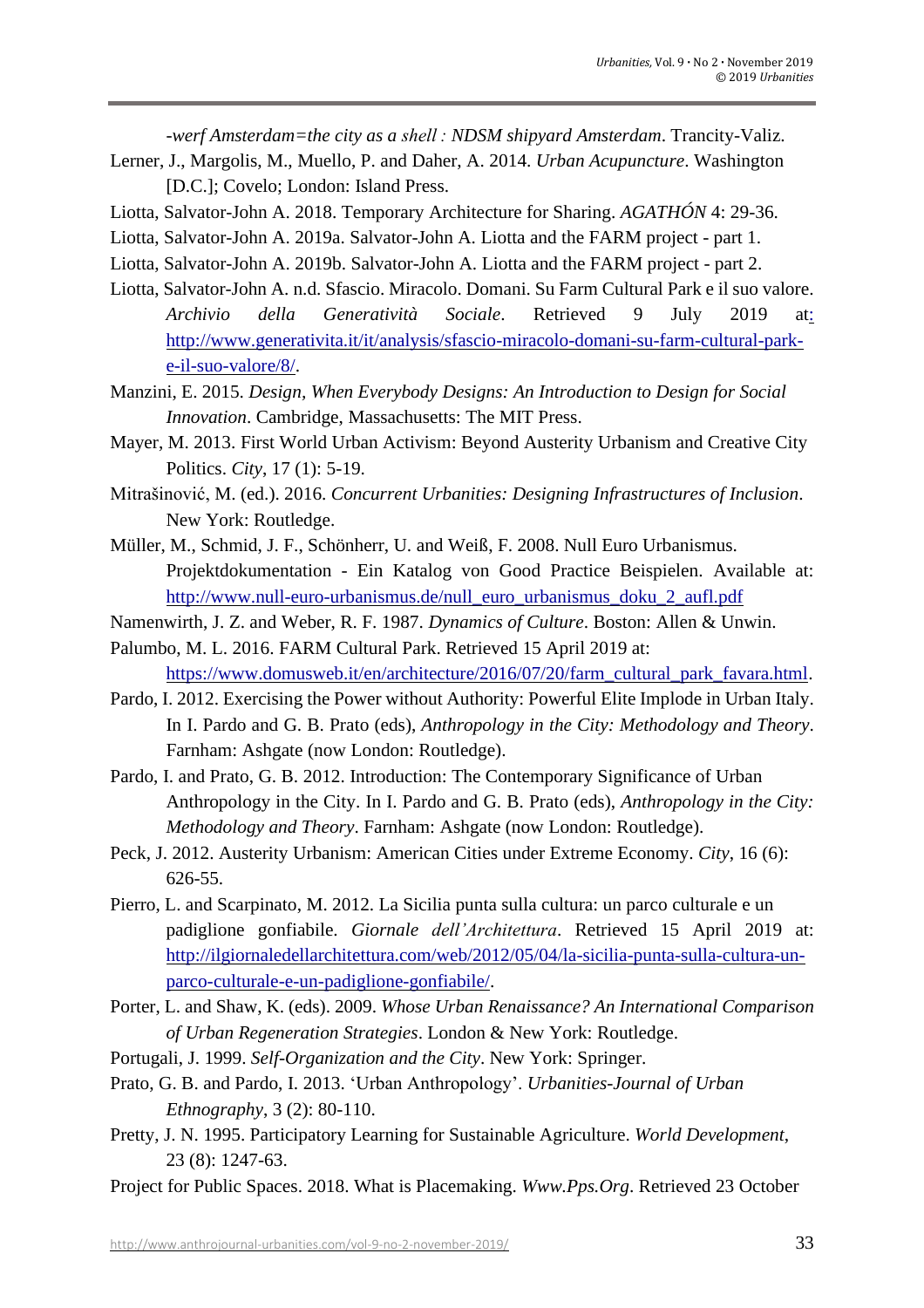2018 at: www.pps.org/category/placemaking.

Puglisi, L. P. 2018. Non chiamatelo solo notaio! Andrea Bartoli è un architetto coraggioso. *Artribune*. Retrieved 14 January 2019 at: https://www.artribune.com/progettazione/architettura/2018/08/andrea-bartoli-storia-

italia/.

- Rabbiosi, C. 2016. Urban Regeneration 'from the Bottom up': Critique or Co-Optation? Notes from Milan, Italy. *City*, 20 (6): 832-44.
- Roberts, P. W. 2017. The Evolution, Definition and Purpose of Urban Regeneration. In P. W. Roberts, H. Sykes, and R. Granger (eds), *Urban regeneration.* Los Angeles: Sage.
- Roberts, P. W., Sykes, H. and Granger, R. (eds). 2017. *Urban Regeneration*. 2nd edition. Los Angeles: Sage.
- Rosa, M. L. and Weiland, U. 2017. *Co-Designing the City: Architecture+Informal Intelligence*.
- Rosa, M. L. and Weiland, U. 2017. *Co-Designing the City: Architecture+Informal Intelligence*.ilable at: http://www.urbanxchanger.com/files/uploads/downloads/EN-UXC10-pdf.pdf

Savatteri, G. 2017. *Non c'è più la Sicilia di una volta*. Bari: Laterza.

- Servillo, L. A. 2017. CLLD under ERDF/ESF in the EU: A Stock-Taking of Its Implementation. Available at: https://ec.europa.eu/regional\_policy/sources/docgener/studies/pdf/clld\_implem/clld\_i mplem\_en.pdf
- Southall, A. 1983. Towards a Universal Urban Anthropology. In G. Ansari, P. Nas (eds), *Town -talk: Yhe Dynamics of Urban Anthropology*, International Union of Anthropological and Ethnological Sciences. Leiden: E.J. Brill.
- Tan, E. 2014. *Negotiation and Design for the Self-Organizing City: Gaming as a Method for Urban Design*. Available at: <https://books.bk.tudelft.nl/index.php/press/catalog/view/isbn.9789461863560/613/329-1>
- TEDx Talks. 2017. Cities Change Because People Make Them Changing | Andrea Bartoli| TEDxLakeComo.
- Tonkiss, F. 2014. From Austerity to Audacity: Make-Shift Urbanism and the Post-Crisis City. In F. Ferguson and Urban Drift Projects(eds), *Make\_Shift city: Renegotiating the Urban Commons; die Neuverhandlung des Urbanen*. Berlin: Jovis.
- Trans Europe Halles. n.d. 'How to Become a Member'. *Trans Europe Halles*. Retrieved 8 April 2019 at: http://teh.net/members/.
- Venturini, G. and Riva, R. 2017. Innovative Processes and Management in the Social Reactivation and Environmental Regenerative Project'. *TECHNE-Journal of Technology for Architecture and Environment.* Special Series 1: 343-351.
- Watson. n.d. Farm Cultural Park. *Atlas Obscura*. Retrieved 15 April 2019 at: http://www.atlasobscura.com/places/farm-cultural-park.
- Wilson, I. 2012. Using Shadow Pricing to Value Outcomes from Regeneration Programmes: Evidence from the New Deal for Communities Programme in England. *Town Planning Review*, 83 (6): 669-94.
- Woldarsky Meneses, N. 2013. T*he Social Roots of Favara, Sicily: A Tool for Reigniting a*